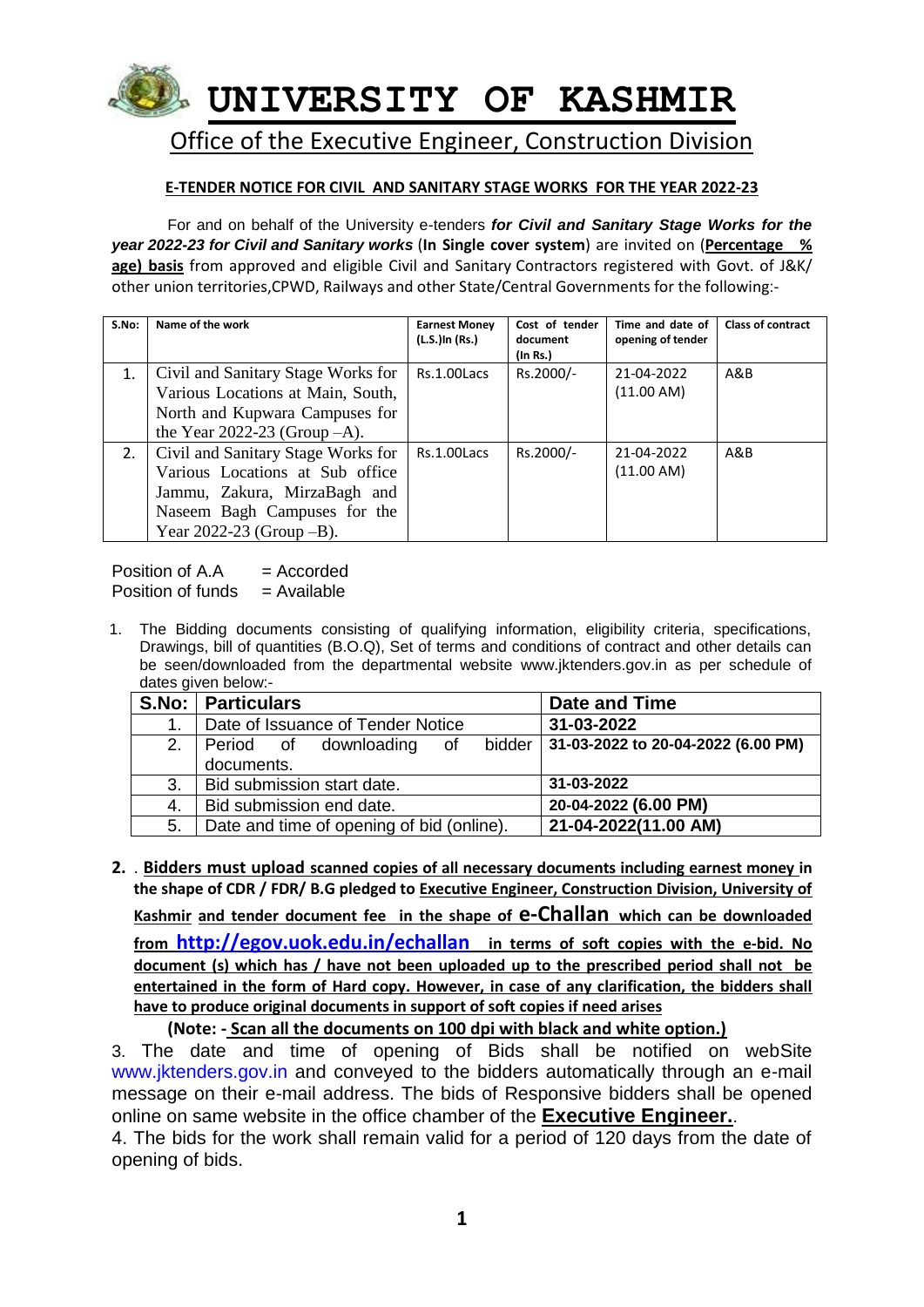5. The Earnest Money Shall be forfeited if:-

a. Any bidder/ tenderer withdraws his bid/ tender during the period of bid validity or makes any Modifications in the terms and conditions of the bid.

b. Failure of Successful bidder to furnish the required performance security within the specified time limit.

c. Failure of Successful bidder to execute the agreement within 28 days after fixation of contract.

6. Instruction to bidders regarding e-tendering process.

7 Bidders are advised to download bid submission manual from the "Downloads" option as well as from "Bidders Manual Kit" on website www.jktenders.gov.in acquaint bid submission process.

8 To participate in bidding process, bidders have to get 'Digital Signature Certificate (DSC)' as per Information Technology Act-2000. Bidders can get digital certificate from any approved vendor.

8-1 The bidders have to submit their bids online in electronic format with digital Signature. No Financial bid will be accepted in physical form.

8-2 Bids will be opened online as per time schedule mentioned in Para-1.

8-3 Bidders must ensure to upload scanned copy of all necessary documents with bid.

9. The department will not be responsible for delay in online submission due to any reasons.

10. Bidders are advised not to make any change in BOQ (Bill of Quantities) contents. In no case they should attempt to create similar BOQ manually. The BOQ downloaded should be used for filling the item rate inclusive of all taxes and it should be saved with the same name as it contains.

11. Price escalation and taxes:- The rates quoted by the bidder in terms of (%age) Percentage (Excess/Less) shall be deemed to include price escalation and all taxes including CGST and SGST up to completion of the work, unless otherwise specified. Deduction on account of taxes shall be made from the bills of the contractor on gross amount of the bill as per the rates prevailing at the time of recovery. The quoted percentage (%age) should preferably be in fractional form in order to minimize concurrence of similar quoted rates/Percentage.

12. Bidders are advised to use "My Documents" area in their user on e-Tendering portal to store such documents as are required.

# **13. Instructions to Bidder (ITB)**

13.1 All bidders shall upload the following information and documents along with qualification criteria qualification information with their bids:-

- a) Copies of original documents defining constitution/ legal status, place of registration and principal place of Business
- b) Cell No .and Correspondence address & e-mail.
- c) Scanned copy of e-challan
- d) Scanned copy of Registration Card with latest renewal.
- e) Scanned copy of Valid GSTIN No. & PAN No.
- f) **Scanned Copy of GSTIN Registration and latest clearance certificate FORM GST-3B I.e. latest clearance certificate FORM GST-3B of the latest quarter/preceding Month to the Issue of NIT.**

### **Illustrations:-**

For the NIT in August 2021, the bidder has to upload the latest clearance certificate FORM GST-3B of the latest quarter i.e. April-June/preceding month i.e. July 2021.

g) *All bidders shall upload Verification Certificate from concerned Chief Engineer /Superintending Engineer of Enlistment Registration Card.*

14. The bidder at his own responsibility and risk should visit and examine the site of work and its surroundings before submission of bid.

14-1. Non attendance of pre-bid meeting will not be cause of disqualification of the bidder.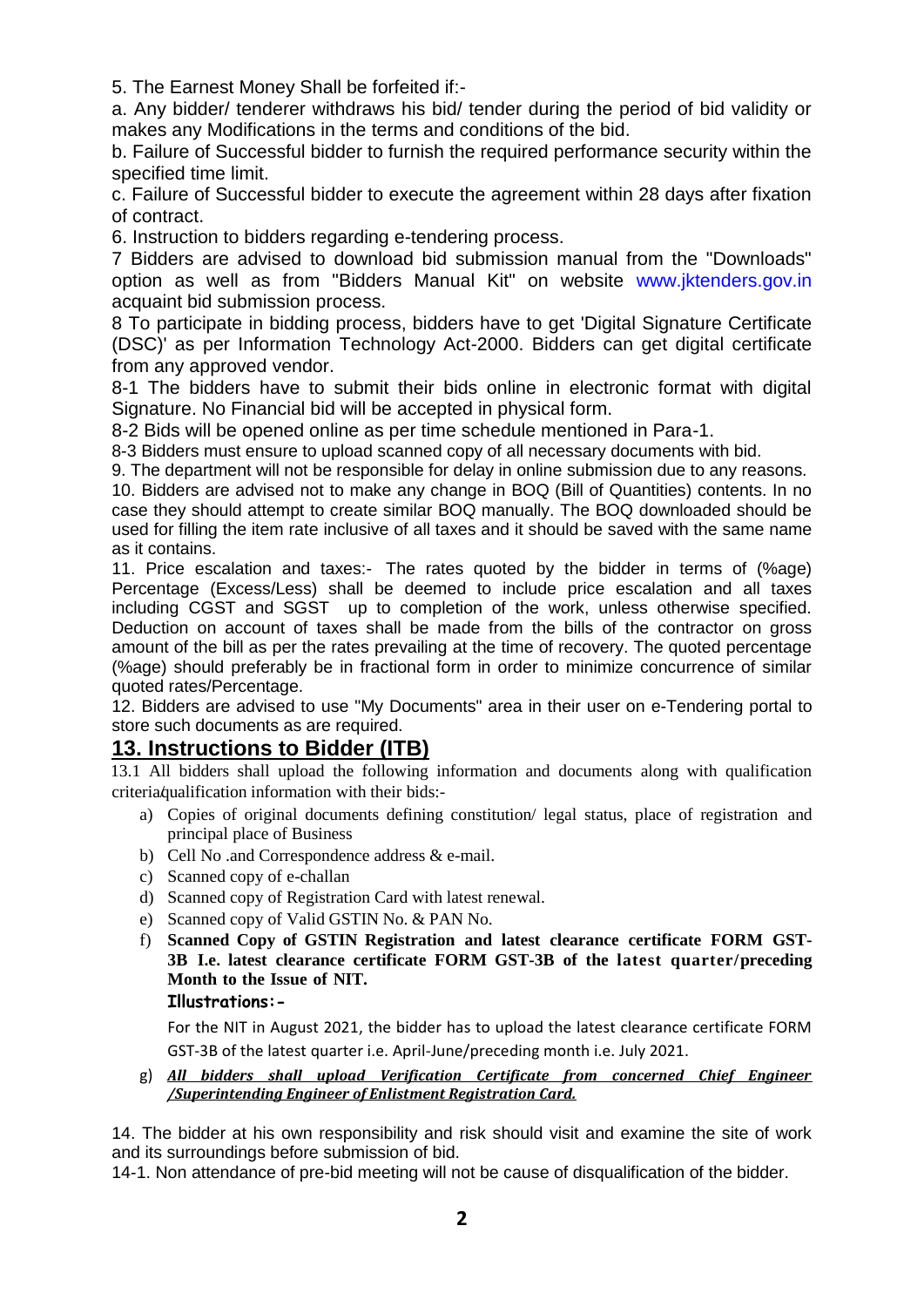14-2. All documents relating to the bid shall be in the English Language.

## **15. General conditions of Contract:-**

15-1. The date of start of the work shall be reckoned within one week from the date of issuance of

LOI/Contract allotment as the case may be.

15-2.Only one segment shall be allotted to one agency.

15-3 **Schedule of payment**;- The payment schedule shall be fixed after award of contract in favour of successful bidder, on the basis of availability of funds and value of work executed, shall be determined by the Engineer.

15-4 **Amendment of biding documents**:- Before the dealing for submission of bids the employer may modify the bidding documents by issuing addendum.

15-5 The tender receiving authority reserves the right to accept or reject any tender or all tenders

Without assigning any reason thereof.

15-6 **Restoration of work:-** On completion of contract the contractor shall responsible to remove all un-used material and restore all work in its original position at his own cost.

15-7 **Traffic regulations:-** The contractor is bound to adhere to traffic regulations as is applicable from time to time and ensure arrangements of smooth regulation of traffic during execution of work.

15-8 **Arbitration:-** The arbitration shall be conducted is accordance with the arbitration procedure stated in the J&K conciliation and arbitration Act No. xxxv of 1997 issued vide SRO No.403 vide notification of J&K Govt. "Law Department"11th December-1997)

15-9 **Defect Liability period**. The DLP shall be calculated from date of certified completion of work and period shall be **6 months.**

15-10 **Safety:-** The contractor shall be responsible for safety of all activities at site of work.

15-11 **Discoveries:-** Anything of historical or other interest or other interest or of significant value

unexpectedly discovered on the site shall be the property of the government.

15-12 **Termination:-** The employer may terminate the contract if the contractor causes a fundamental breach of the contract in any way.

#### 15-13 *Fundamental breach of contract will include:-*

a. Continuous stoppage of Work for a period of 30 days without authorization of Engineer incharge.

b. If In case contractor failed to start /complete the work, within the stipulated time period, his CDR/Earnest Money shall be forfeited after termination of the contract. Besides, defaulting contractor

shall be debarred from taking works in Public Works Department at least for one year.

15.14 Major Labour Laws applicable to establishment engaged in building and other construction Work:-

a) *Workmen compensation act 1923.*

*b) Payment of Gratuity Act 1972.*

*c) Employees P.F. and Miscellaneous Provision Act 1952.*

*d) Maternity Benefits Act 1951.*

*e) Contract Labour (Regulation & Abolition) Act 1970.*

*f) Minimum Wages Act 1948.*

*g) Payment of Wages Act 1936.*

*h) Equal remuneration Act 1979.*

*i) Payment of bonus Act 1965.*

*j) Industrial disputes Act 1947.*

*k) Industrial employment standing orders Act 1946.*

*l) Trade Union Act 1926.*

*m) Child Labour (Prohibition & Regulation) Act 1986.*

*n) Inter State Migrant workmen's (Regulation of employment & Conditions of service) Act 1979.*